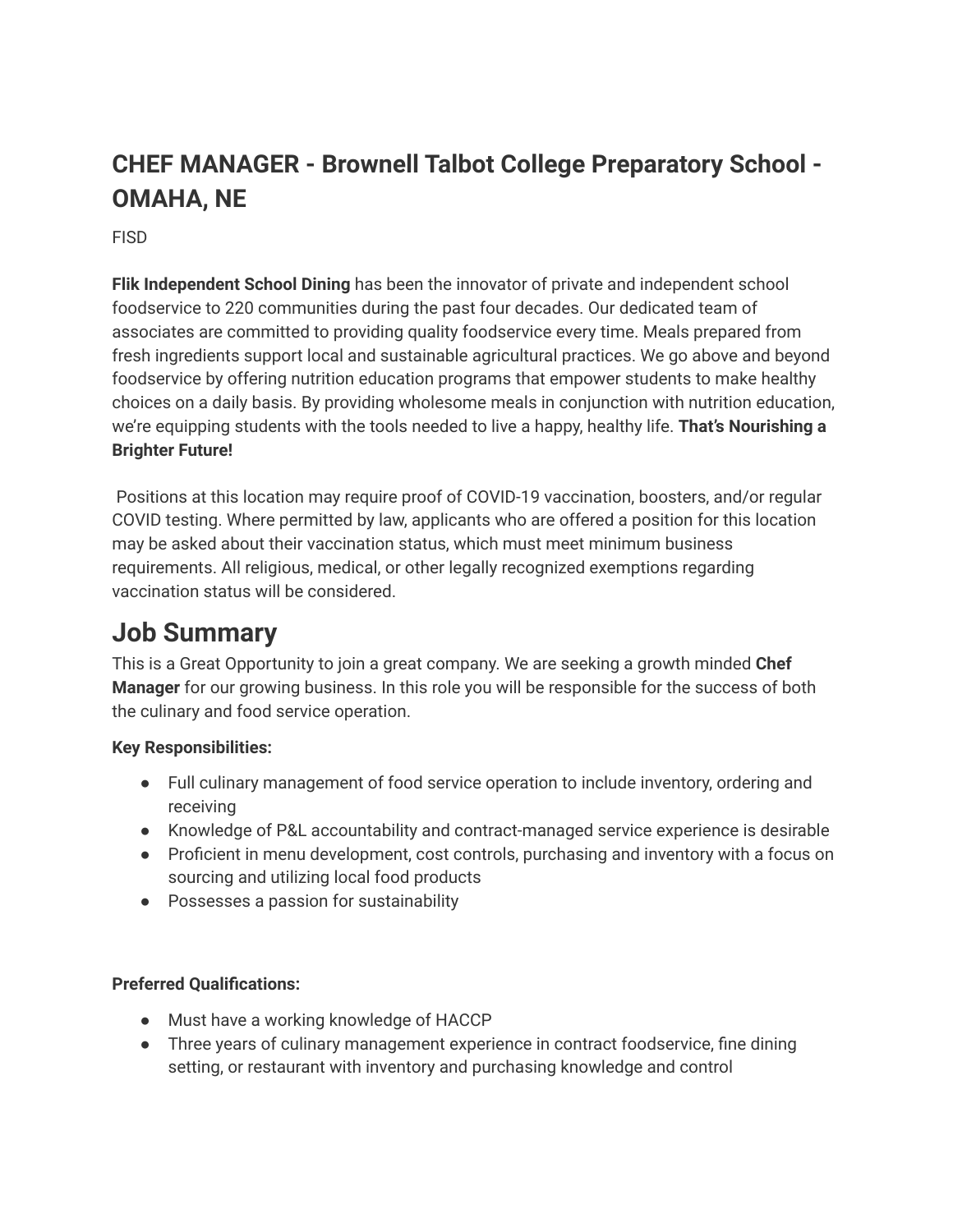- Extensive knowledge of food and catering trends with a focus on quality, production, sanitation, food cost controls, and presentation
- Experience with exposition cooking needed
- Knowledge of P&L accountability and contract-managed service experience is desirable
- ServSafe certified is a plus

#### **Apply to Flik today!**

Flik Independent School Dining is a member of Compass Group USA

#### **Click here to Learn More about the [Compass](http://www.compass-usa.com/our-story/) Story**

**Compass Group is an equal opportunity employer. At Compass, we are committed to treating all Applicants and Associates fairly based on their abilities, achievements, and experience without regard to race, national origin, sex, age, disability, veteran status, sexual orientation, gender identity, or any other classification protected by law.**

**Qualified candidates must be able to perform the essential functions of this position satisfactorily with or without a reasonable accommodation. Disclaimer: this job post is not necessarily an exhaustive list of all essential responsibilities, skills, tasks, or requirements associated with this position. While this is intended to be an accurate reflection of the position posted, the Company reserves the right to modify or change the essential functions of the job based on business necessity. \*Los Angeles applicants: Compass Group will consider for employment qualified applicants with criminal histories in a manner consistent with the requirements of the Los Angeles Fair Chance Initiative for Hiring (Ban the Box ordinance)**

**Associates at Flik Independent School Dining are offered many fantastic benefits.**

- Medical
- Dental
- Vision
- Life Insurance/ AD
- Disability Insurance
- Retirement Plan
- Paid Time Off
- Holiday Time Off (varies by site/state)
- Associate Shopping Program
- Health and Wellness Programs
- Discount Marketplace